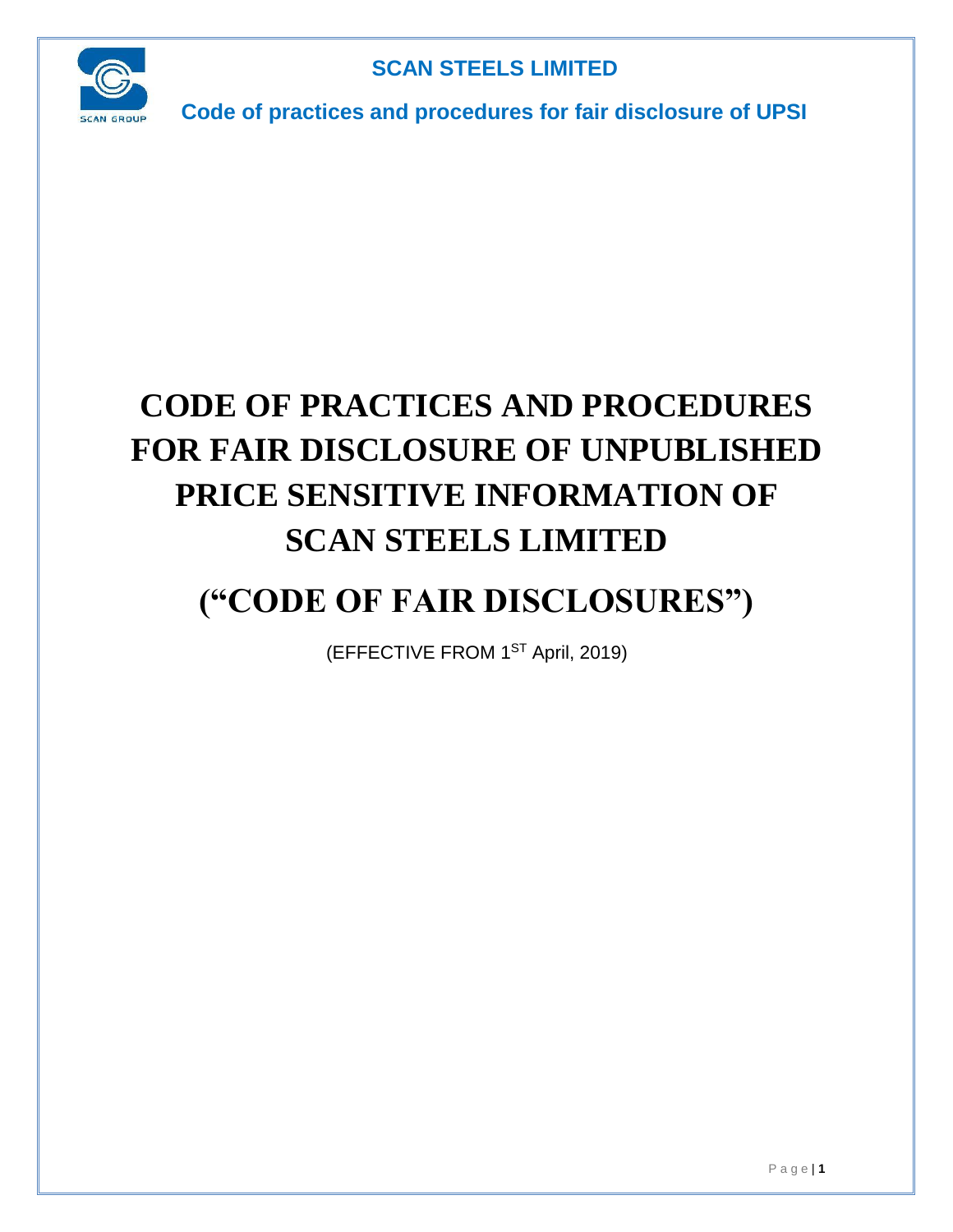### **Code of practices and procedures for fair disclosure of UPSI**

#### **INTRODUCTION**

The Securities and Exchange Board of India has promulgated the Securities and Exchange Board of India (Prohibition of Insider Trading) Regulations, 2015 which require that the board of directors of every company, whose securities are listed on a stock exchange, shall formulate and publish on its official website, a code of practices and procedures for fair disclosure of unpublished price sensitive information that it would follow in order to adhere to each of the principles set out in Schedule A to these regulations, without diluting the provisions of the said regulations in any manner.

Accordingly, the Board of Directors of Scan Steels Limited, has approved and adopted the following Code of Practices and Procedures for Fair Disclosure of Unpublished Price Sensitive Information.

This Code is made in accordance with Regulation 8(1) read with Regulation 3(2A) and Schedule A of SEBI (Prohibition of Insider Trading) Regulations, 2015, ("the Regulations") as amended from time to time.

#### **I. PURPOSE**

Scan Steels Limited (the "Company "or "Scan Steels") is committed to providing timely, orderly, consistent and credible material information to the investing public, market analysts, and other third parties to enable them to take informed investment decisions with regard to the Company's Securities.

The purpose of this Code of Fair Disclosure and Conduct is to state the principles followed for engagement with investors and analysts and to provide clear guidelines and procedures for disclosing material price sensitive information outside the Company in order to provide accurate and timely communications on a broadly disseminated basis to our shareholders and the financial markets. This Code governs communications (including but not limited to written, oral, social media commentary if any.) by our employees, independent contractors and directors with members of the investment community including analysts, institutional and individual stockholders, and others who are not bound to us by a duty of confidentiality and / or do not have a "need to know" the information.

#### **II. CODE OF FAIR DISCLOSURE**

The Company is subject to certain obligations regarding the disclosure of information to the public. These obligations are imposed by the Securities and Exchange Board of India (Listing Obligations and Disclosure Requirements) Regulations, 2015 (the "SEBI Regulations") as amended, and the listing rules of the exchange on which the Company's shares trade. Premature or otherwise unauthorized disclosure of material internal information relating to the Company could adversely affect the Company's ability to meet its disclosure obligations under the SEBI Regulations. In addition, unauthorized disclosure could cause competitive harm to the Company and, in some cases, result in liability for the Company.

This Code requires that, whenever the Company (or a person acting on its behalf) intentionally discloses unpublished price-sensitive Information (also referred to as material non-public information) to certain specified persons (including broker-dealers, analysts and security holders), the Company must simultaneously disseminate the information to the public.

If the Company learns that it (or certain persons acting on its behalf) has unintentionally published price-sensitive information, the Company must publicly disseminate the information promptly and no later than 24 hours after discovering the unintentional disclosure or at the opening of trading on the BSE Limited ("BSE"), whichever is later.

The Company's Chief Compliance Officer, in consultation with and approval of the Company's Chief Executive Officer ("CEO") and Chief Financial Officer ("CFO"), shall have the authority to make determinations of materiality and distribution covered by this Code with respect to the information disclosed about the Company. The Chief Compliance Officer or his / her designee, in each case, together with the Company's Secretarial / Investor Relations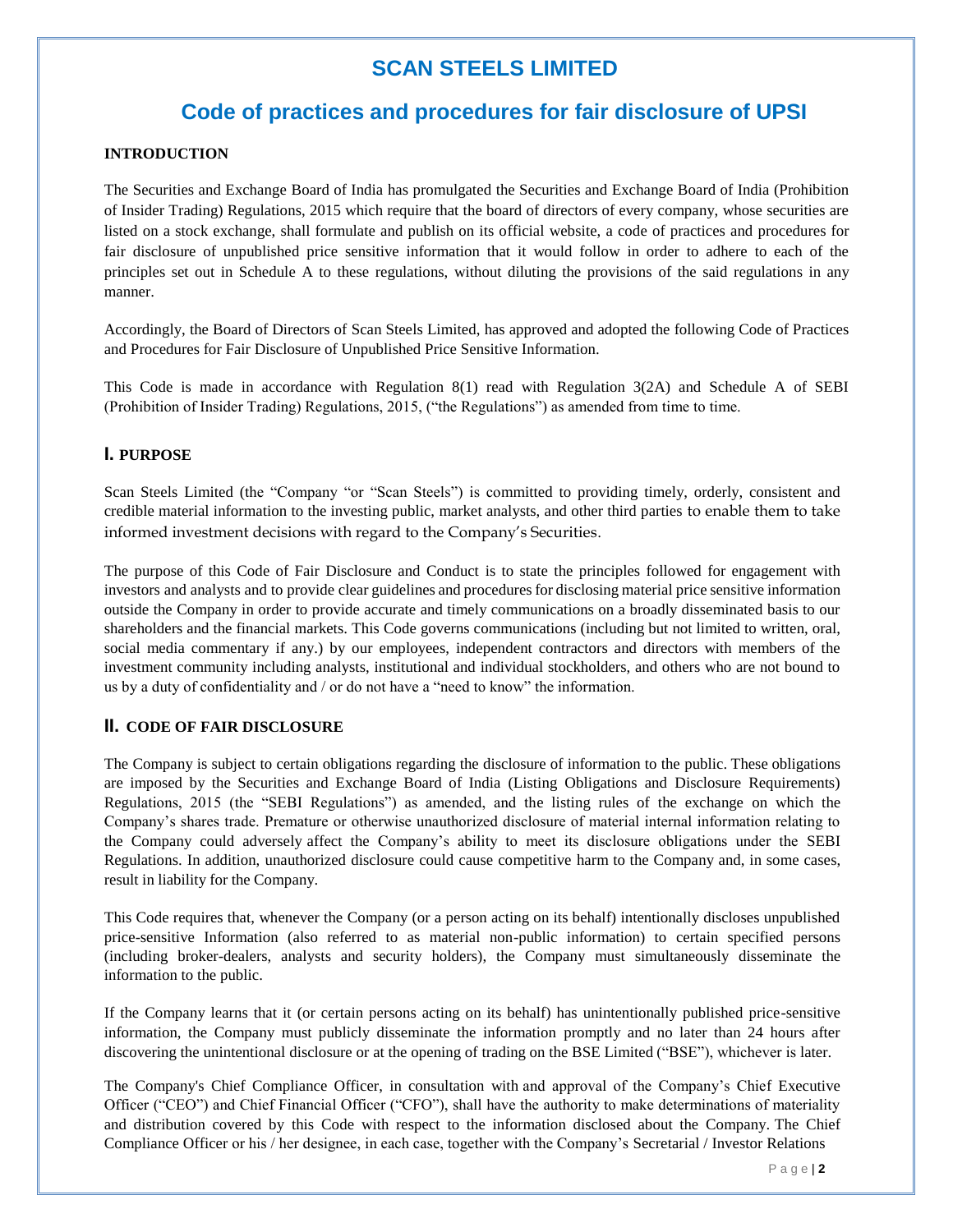### **Code of practices and procedures for fair disclosure of UPSI**

Department must pre-approve in consultation with the CEO and CFO any deviation from the policies and procedures outlined in this Code. This Code is in line with the Company's Policy for Determining Materiality for Disclosures.

#### **A. WHAT IS MATERIAL NON-PUBLIC INFORMATION OR UNPUBLISHED PRICE- SENSITIVE INFORMATION?**

Information should be regarded as "material" and "price-sensitive" if there is a substantial likelihood that a reasonable investor would consider such information important in making a decision to buy, sell, or hold a security or where such information is likely to have a significant effect on the market price of the security. Either positive or negative information may be material.

Materiality must be determined on a case-to-case basis depending on specific facts and circumstances relating to the information / event. The approach for determining materiality will be both qualitative and quantitative criteria which are outlined in this document.

Information is "non-public" or "unpublished" until it has been widely disseminated to the public (through, for example, a filing with the BSE, or a News Paper / Website of the Company) or is accessible to the public on a nondiscriminatory basis and the public has had a chance to absorb and evaluate it.

Examples of information that would normally be regarded as "material" include the following, although the list is not exhaustive:

- Financial performance, financial condition, projections or forecasts
- Dividends (both interim and final);
- Known but unannounced future earnings or losses;
- Significant corporate events, such as a pending or proposed acquisition or joint venture;
- Plans to launch new products or product defects that have a significant impact;
- Significant developments involving business relationships with customers, suppliers or other business partners;
- Changes in auditors as per statutory requirement or otherwise or auditor notification that the issuer may no longer rely on an audit report
- Events regarding the Company's securities (such as repurchase plans, stock splits or changes in dividends, changes to the rights of security holders, public or private sales of additional securities or information related to any additional funding);
- Bankruptcies, receiverships or financial liquidity problems;
- Positive or negative developments in outstanding litigation, investigations or regulatory matters with significant impact on financial results;
- Any changes to the Company's Board of Directors or the Company's key managerial personnel and key agreements with them; and
- Any significant changes to the Company's capital structure.

For the purpose of assessing whether a particular transaction or the amounts involved in that transaction are "material", the following information will also be considered, although the list is not exhaustive:

- Whether the transaction is in the ordinary course of business;
- Whether a related party is involved in the transaction; and
- Whether the transaction is an exit from, or entry into, a significant line of business.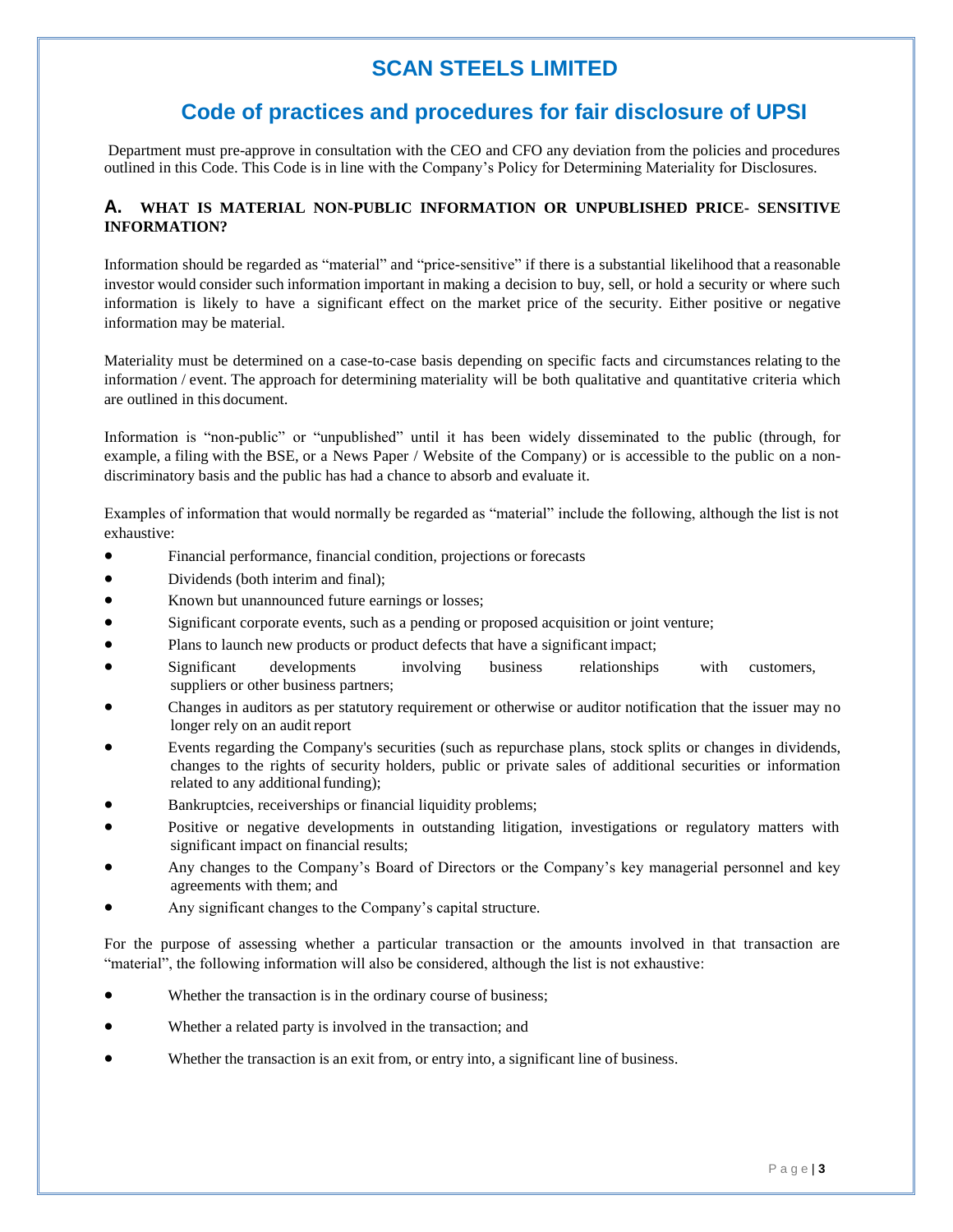### **Code of practices and procedures for fair disclosure of UPSI B. DISCLOSURE REQUIREMENTS**

Company personnel should not disclose internal information about the Company with anyone outside the Company, except as required in the performance of regular duties for the Company. When in doubt, one should assume that the information is material and non-public. If employees have any questions as to whether information should be considered "material" or "non-public", they should consult the Chief Compliance Officer. The only persons authorized to speak on behalf of the Company to securities analysts, broker-dealers, security holders and any other finance industry professionals are the Company's CEO, CFO, Chief Compliance Officer and any other persons authorized from time to time.

At various times, Company's CEO, CFO may designate others (the "Designated Officers") to speak on behalf of the Company and / or respond to specific inquiries when necessary. While others may be designated from time to time to speak on behalf of the Company, it is essential that the Secretarial / Investor Relations Department and the Chief Compliance Officer have

knowledge of the information being disseminated by those individuals to facilitate the Company's compliance with other applicable legal and regulatory requirements in its external communications. Any person being designated as a "Designated Officer" should be authorized as far as practical in writing or confirmed in writing, soon thereafter a notification to Chief Compliance Officer shall be sent. Chief Compliance Officer shall maintain a list of Designated Officers along with expiration date of the authorization, if any.

The Company shall uniformly & universally disseminate UPSI and avoid selective disclosure. Selective disclosure is always prohibited, if made to any security holder under circumstances in which it is reasonably foreseeable that the security holder would purchase, hold or sell the Company's securities on the basis of the information, then the Company must simultaneously disseminate the information to the public.

#### **C. DISCLOSURE PROCEDURES**

Designated Officers should not disclose or discuss material non-public information about the Company with anyone who is or might be a finance industry professional. However, in the event of an inadvertent disclosure, the Designated Officers should notify the CEO, CFO, & Chief Compliance Officer and the Secretarial / Investor Relations Department about the disclosure. If it is determined that the information disclosed or discussed is material and non-public, the information must be disclosed through News Papers/ website of the Company promptly following at the same time as soon as reasonably practicable, but no later than 24 hours, after CEO, CFO, & Chief Compliance Officer and the Secretarial / Investor Relations Department learns of the inadvertent disclosure.

#### **1. DAY-TO-DAY COMMUNICATIONS**

Inquiries from analysts, security holders and other finance industry professionals in any department other than the Secretarial / Investor Relations Department and the offices of any of the Designated Officers must be forwarded to the Chief Compliance Officer. Under no circumstances should any attempt be made to handle these inquiries without prior authorization from the CEO, CFO or Chief Compliance Officer.

Planned conversations must include at least one Designated Officers and should, if practicable, include a second person. It should be determined in advance whether it is intended that any material non-public information be disclosed. If so, the material non-public information should be disclosed prior to or simultaneously with the planned conversation by the News Papers/ website of the Company (for which the public must be given adequate advance notice).

#### **2. NEWS PAPER PUBLICATION / WEBSITE**

The Company may publish in News Paper or put up on its Website from time to time to disclose information that the management believes is important or of use to the public, whether or not the information is material. The Chief Compliance Officer will designate the appropriate officer to prepare for News Paper publication to be issued by the Company which will be reviewed and approved by the Chief Compliance Officer.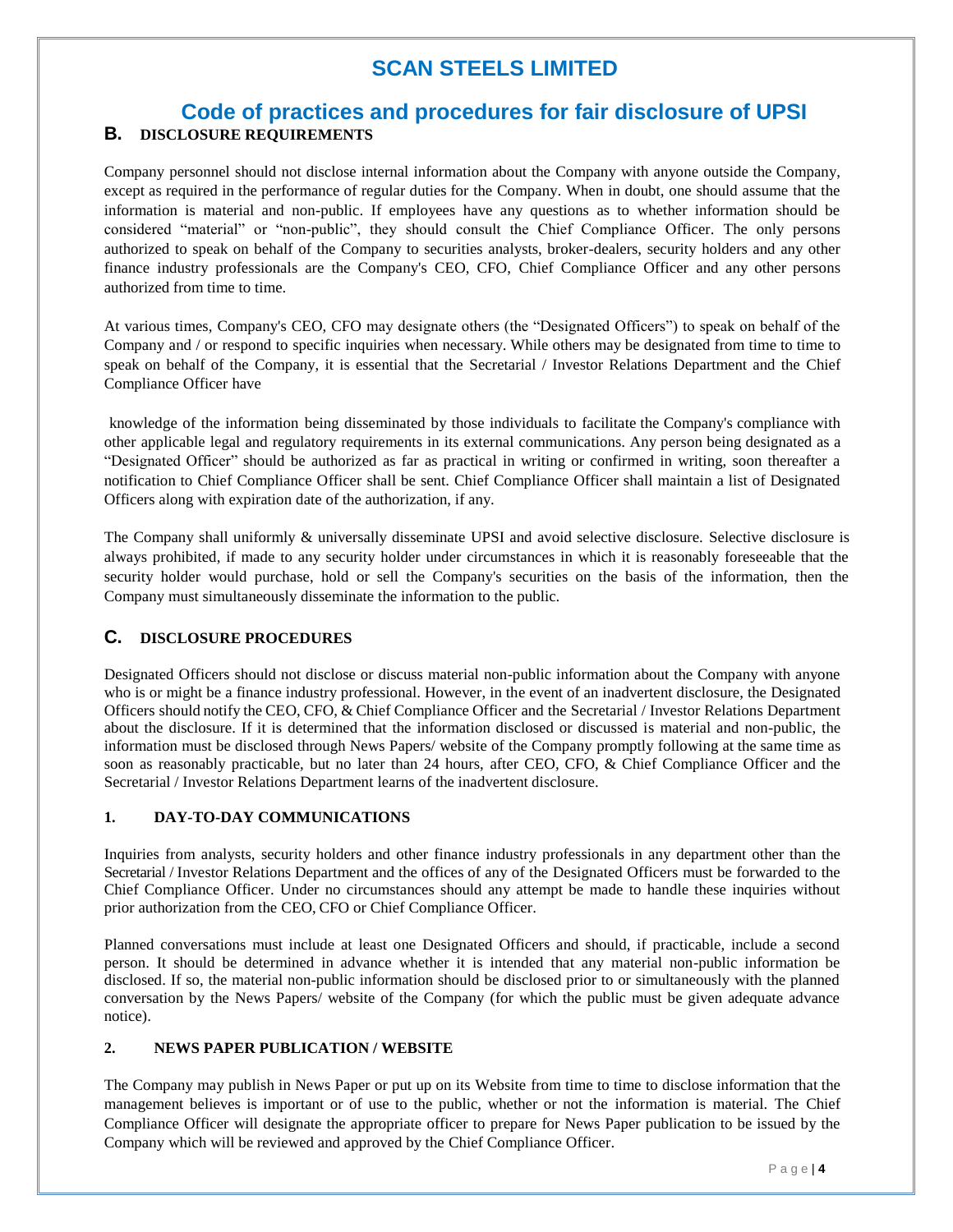# **Code of practices and procedures for fair disclosure of UPSI**

The Chief Compliance Officer will also designate the "Key Contact" for follow-up inquiries on the matter/Publication.

Alternatively, the Chief Compliance Officer may, at his discretion, determine that the Company's News Paper publication / website Material represent its sole response to inquiries on the matter.

If a director, member of management or employee of the Company learns of information that causes him or her to believe that a disclosure may have been misleading or inaccurate when made or may no longer be true, such person should report that information to the Chief Compliance Officer or Secretarial / Investor Relations Department.

The CFO, or a Chief Compliance Officer will supervise the transmission of financial information through the appropriatecommunication channels. These duties may include:

- Transmission of copy of News Paper publication to the stock exchanges.
- Transmission of financial information to the Company's investment bankers / analysts.
- Disclosing the financial information on Company's Website.

#### **3. CONTACT WITH FINANCIAL ANALYSTS AND INVESTORS**

Direct contact with financial analysts and investors will be limited to the CFO, Chief Compliance Officer, and Designated Officers if any. The Company shall ensure that information shared with analysts and research personnel is not UPSI.

CFO , Chief Compliance Officer and Designated Officers may, subject to the above, discuss the Company's technology, product and markets, as well as corporate information such as headcount and facilities, provided that such persons shall limit their discussions to the specific areas of interest for which they have

been designated. The CFO, Chief Compliance Officer, and Designated Officers may discuss financial results of operations for completed quarters, following the public disclosure of the results, but shall not disclose any material information regarding non-public results, the Company's internal projections or other matters.

The Chief Compliance Officer and/or another member of the Secretarial / Investor Relations Department should be present in all such meetings, wherever practical along with the CFO and Designated Officer. The CEO or CFO in consultation with the Chief Compliance Officer may decide to disseminate the information to the general public through News Paper or put up on Website so that members of the investing public will have equal opportunity to access the information.

The Company shall develop best practices to make transcripts or records of proceedings of meetings with analysts and other investor relations conferences on its official website in order to ensure official confirmation and documentation of disclosures made.

The Company has adopted a "silent" period between the twentieth day prior to the last day of any financial period for which results are required to be announced by the Company till the earnings release day. During this period, no representatives of the Company will meet with any analysts and investors to discuss information which is not in the public domain.

#### **4. ANNUAL REPORTS, QUARTERLY REPORTS, COMPANY LITERATURE**

The Company will provide an annual report of its financial condition and related business performance in a timely manner following the fiscal year-end. Interim reporting of the Company's financial and business performance will be provided quarterly between annual reports.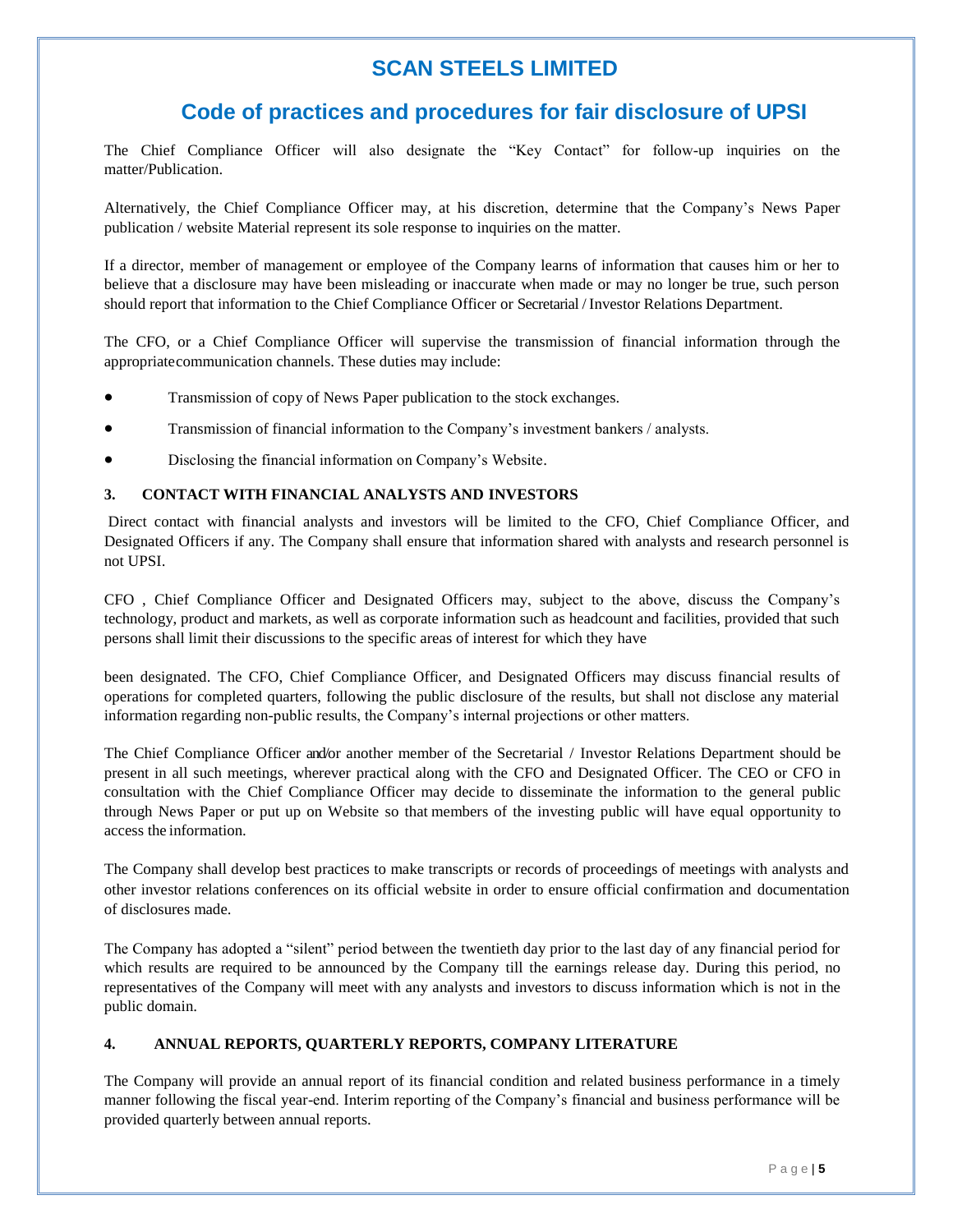### **Code of practices and procedures for fair disclosure of UPSI**

Adequate advance public notice must be given of any quarterly earnings. Notice shall include a statement with information on date, time and accessibility details which will be posted on the Company's website. Also, a copy of the statement must be provided to the stock exchanges prior to issuance.

A quarterly earnings dissemination must be open to analysts, and the general public.

Auxiliary materials, such as corporate brochures, etc., may be provided as determined appropriate by CFO and Chief Compliance Officer.

- Preparation of such materials will be coordinated by CFO and Chief Compliance Officer.
- All the aforementioned material must be approved by CFO and Chief Compliance Officer.

#### **5. PRESENTATIONS**

Company personnel must receive approval by Chief Compliance Officer prior to accepting any speaking or audiovisual engagement. The Chief Compliance Officer / Secretarial or Legal Department must approve the content of such presentations prior to disclosure.

#### **6. HEAD OFFICE AND / OR FACILITIES VISITS AT PLANTS**

The Company may conduct visits to its Head Office / Plants and / or tours of its facilities for analysts or investors and take care to avoid opportunities where the visitor might gain material, non-public information in the process. The Chief Compliance Officer or his / her designee, whenever practical, should be present during all visits with analysts, investors and fund managers along with the other Designated Officers.

#### **7. EARNINGS GUIDANCE TO THE MARKETS.**

The Company and its employees cannot give revenue / earnings guidance in any form (including "soft" or indirect guidance) in non-public settings. The Company will Publish the quarterly Result as well as put it up on its website to provide general guidance on the financials for the future periods.

The Company should put up on its website to update the market on any material change in the earlier guidance provided by the Company.

Any statements regarding earnings expectations will be limited to, Company's News Paper release if any or publicly available earnings or Company's website data.

Whenever the Company has issued any estimate or comment regarding distributable earnings, earnings or other financial measures no employee other than the Designated Officers will comment on those projections during the quarter.

Analyst reports and earnings models may only be reviewed to correct errors that can be corrected by referring to publicly available, historical, factual information or to correct any mathematical errors. No other analyst feedback or guidance on earnings models may be communicated to an analyst. A written record should be kept of any comments provided on an analyst's report. Such reports must be promptly forwarded to the CFO and Chief Compliance Officer or his or her designee. Any review of an analyst report may only be done after obtaining the express approval of the CFO and Chief Compliance Officer.

#### **8. DISTRIBUTION OF ANALYSTS' REPORTS**

No Company employee should distribute (including via a web link) copies of, or refer to, selected analysts' reports to anyone outside the Company without the express approval of the Chief Compliance Officer.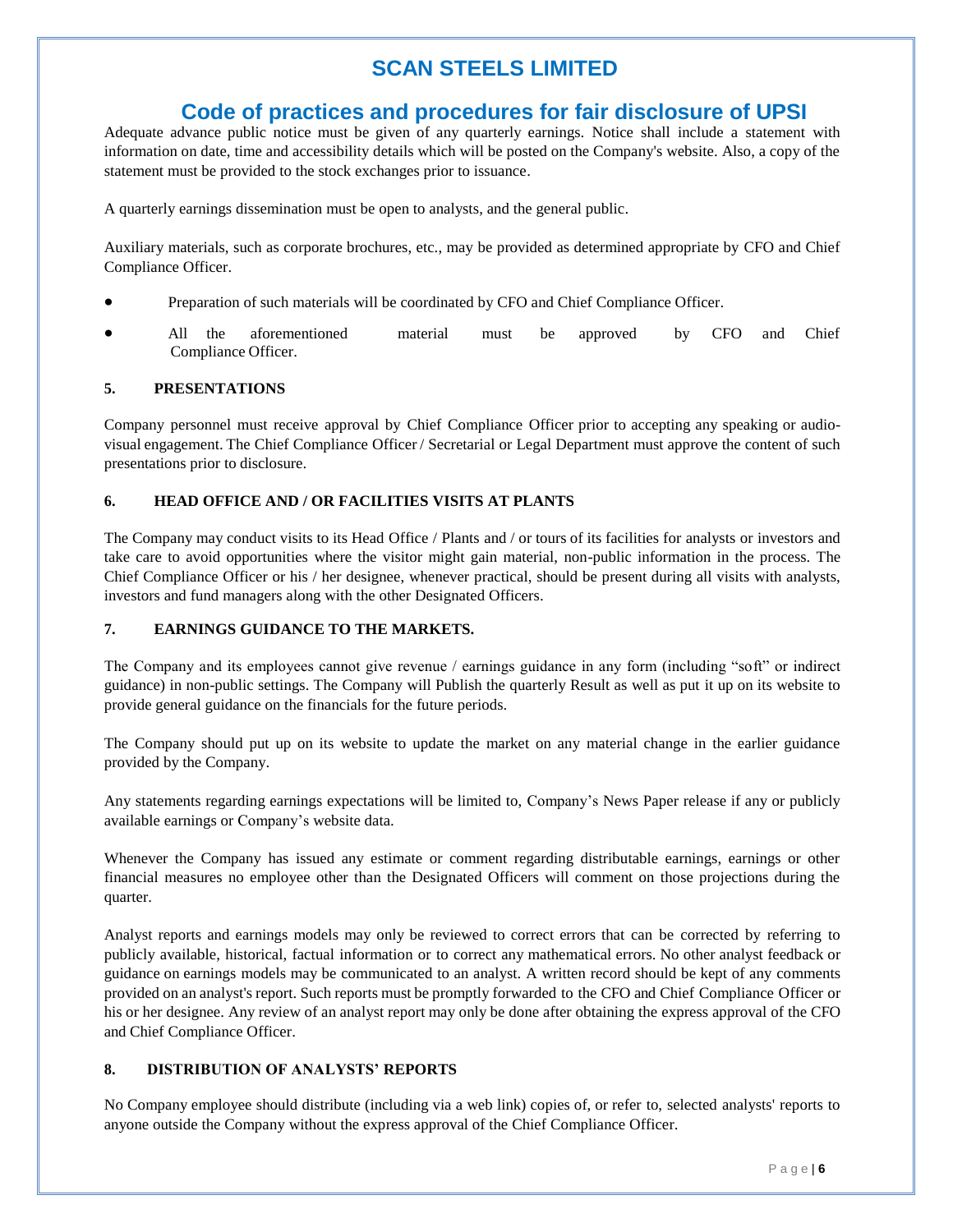### **Code of practices and procedures for fair disclosure of UPSI 9. DEALING WITH RUMORS**

Rumors concerning the business and affairs of the Company may circulate from time to time. The Company's general policy is not to comment upon such rumors. When it is learned that rumors about the Company are circulating, Chief Compliance Officer or Designated Officers should state only that it is Company policy to not comment on rumors. If the source of the rumor is found to be internal, the Legal Department should be consulted to determine the appropriate response.

#### **10. DETERMINING LEGITIMATE PURPOSES:**

#### **i) Legitimate purpose:**

The UPSI can be shared as an exception by an Insider for legitimate purposes as per its "Policy for determination of Legitimate Purposes" ("Annexure-A"), provided it is not shared to evade or circumvent the prohibition under the Regulations.

#### **ii) Digital Data Base:**

In compliance with Regulation 3 of the Regulations The Compliance Officer under the supervision of Board of the Directors shall maintain names of the persons along with PAN (or any other identifier where PAN is not available) with whom information is shared in a digital database. (Requirement of PAN or any other identifier is not applicable to statutory requisitions). A digital database shall be maintained with adequate internal controls and checks such as time stamping and audit trails to ensure non-tampering of the database and non- leakage of UPSI. This database shall be kept confidential.

#### **iii) Performance of Duties:**

Performance of duties includes any task or performance that qualifies as a duty under a person's course of employment.

#### **iv) Discharge of legal obligations**

Discharge of legal obligations includes situations where a person communicates any unpublished information of a company to an outsider as he is bound by the law.

Any person in receipt of unpublished price sensitive information pursuant to a "legitimate purpose" shall be considered an "insider" for purposes of these regulations and due notice shall be given to such persons to maintain confidentiality of such unpublished price sensitive information in compliance with these regulations.

#### **III. MONITOR TRADING**

The Company shall adhere to the prescribed standards for code of conduct framed pursuant to Regulation 9(1) read with Schedule B of the Regulations to regulate, monitor and report trading by insiders, designated persons and all other applicable persons and entities.

The trading activity of Company stock will be generally monitored by the Chief Compliance Officer for unusual trading activity. In addition, the Chief Compliance Officer will monitor the financial stories about the Company.

#### **IV. VIOLATION OF THIS CODE**

Any violation of this Code by an employee, director or independent contractor of the Company shall be brought to the attention of the Chief Compliance Officer, and may constitute grounds for disciplinary action including and up to termination of services This Code shall be periodically reviewed and updated as and when seems necessary.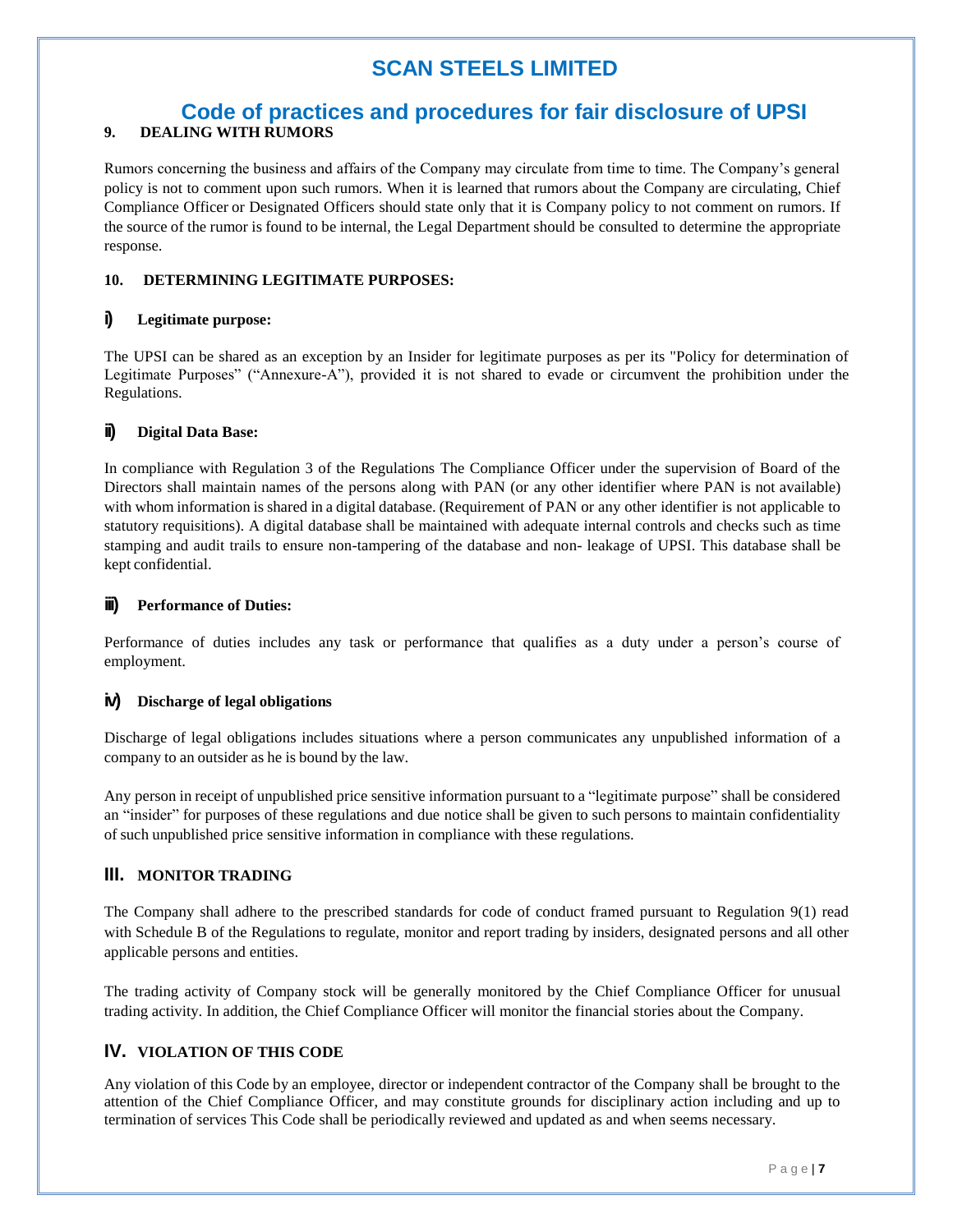### **Code of practices and procedures for fair disclosure of UPSI**

#### **V. AMENDMENT**

The Board of Directors of the Company, subject to applicable laws, rules & Regulations, may amend / substitute any provision(s) with a new provision(s) or replace this entire Policy with a new Policy.

#### **VI. GENERAL**

Words and expressions used but not defined in herein, but defined in the Securities and Exchange Board of India Act, 1992, the SEBI (Prohibition of Insider Trading) Regulations, 2015, Companies Act, 2013, the Securities Contracts (Regulation) Act, 1956, the Depositories Act, 1996 and/or the rules and regulations made thereunder and any other applicable provisions, shall have the same meaning as respectively assigned to them in such Acts or rules or regulations or any statutory amendment(s), modification(s) or re-enactment(s) thereto, as the case may be.

#### **ANNEXURE-A**

#### **POLICY FOR DETERMINATION OF LEGITIMATE PURPOSES**

*[Pursuant to Regulation 3(2A) of SEBI (Prohibition of Insider Trading) Regulations, 2015, as amended by the SEBI (Prohibition of Insider Trading) (Amendment) Regulations, 2018 and the Securities and Exchange Board of India (Prohibition of Insider Trading) (Amendment) Regulations, 2019]*

#### **1. PREFACE**

This Policy, as a part of "Code of Fair Disclosure" formulated under Regulation 8 of the SEBI (Prohibition of Insider Trading) Regulations 2015 ("the Regulations"), will be known as "Policy for Determination of Legitimate Purposes", hereinafter referred to as the "Policy".

This Policy is prepared in accordance with the amendment introduced by Regulation 3(2)(a) of the SEBI (Prohibition of Insider Trading) (Amendment) Regulations, 2018.

#### **2. OBJECTIVE**

The objective of this Policy is to identify '**Legitimate Purposes**' for performance of duties or discharge of legal obligations, which will be considered as an exception for the purpose of procuring or communicating unpublished price sensitive information ("UPSI") relating to Scan Steels Limited ("the Company" or "SSL") or its listed securities or securities proposed to be listed, if any.

#### **3. APPLICABILITY**

This Policy is applicable to the Company and all Insiders.

#### **4. DEFINITIONS**

**"Legitimate Purposes"** Legitimate means anything that is conforming to the laws or rule. Hence, a behavior, which isin conformance to the laws, is a legitimate act. Any act done with acceptable principles of reasoning or is sensible and valid and can said to be a legitimate act The Company shall handle all UPSI on a need-to-know basis in furtherance of legitimate purpose.

The term "legitimate purpose" shall include sharing of unpublished price sensitive information in the ordinary course of business by an insider with partners, collaborators, lenders, customers, suppliers, merchant bankers, legal advisors, auditors, insolvency professionals or other advisors or consultants, provided that such sharing has not been carried out to evade or circumvent the prohibitions under SEBI (Prohibition of Insider Trading) Regulations ("**PIT Regulations**") and entering in to a Non-Disclosure Agreement with the Company, so that the recipient maintains the confidentiality of (and not inappropriately use) the material non-public information / UPSI.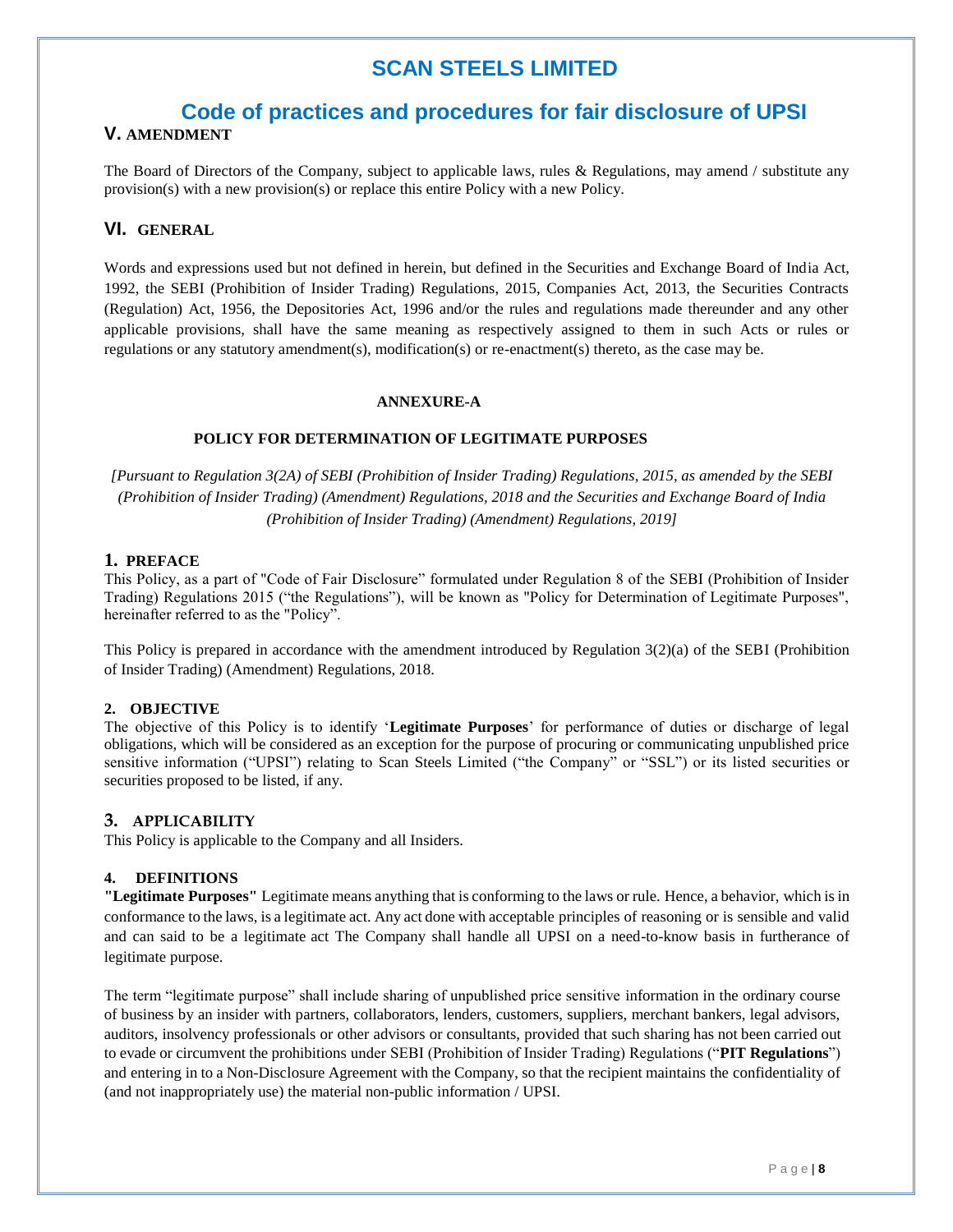### **Code of practices and procedures for fair disclosure of UPSI**

Any person in receipt of unpublished price sensitive information pursuant to a "legitimate purpose" shall be considered an "insider" for purposes of PIT Regulations and due notice shall be given to such persons to maintain confidentiality of such unpublished price sensitive information in compliance with PIT Regulations.

The term "Ordinary course of business" shall mean the usual transactions, customs and practices undertaken by the Company to conduct its lawful business operations and activities and includes all such activities which the company can undertake as per its Memorandum & Articles of Association.

Illustrative list of Legitimate Purposes. In following cases, the sharing of UPSI would be considered as having been shared for a Legitimate Purpose**:**

*(a)* Under any proceedings or pursuant to any order of courts or tribunals;

*Example: National Company Law Tribunal, National Company Law Appellate Tribunal, Quasi-judicial authority, Other Appellate Tribunals, Arbitration Proceedings, etc.*

(b) For investigation, inquiry or request for information by statutory or governmental authorities or any other administrative body recognizedby law;

 *Example: Any call for information or query received from Ministry of Corporate Affairs, Income Tax Authority, Securities and Exchange Board of India ("SEBI"), Stock Exchanges, Reserve Bank of India, Sectoral Regulatory Body, etc.*

(c) In compliance with applicable laws, regulations, rules and requirements;

*Example: Company Law, Securities Law, Income Tax Law, Banking Law, etc.*

- (d) Arising out of any contractual obligations entered by the Company set forth in any contract, agreement, arrangement, settlement, understanding or undertaking;
- (e) Sharing the information with intermediaries and fiduciaries such as Auditors, Merchant bankers, lawyers, management consultants, partners, collaborators or other advisors or consultants, valuers, insolvency professionals, business support agents, transaction processing service providers in order to avail professional services from them;
- (f) For the purpose of legal, financial or any other professional advice to be obtained or for accounting or audit or for defense to be prepared for court cases;
- (g) For transactions that would entail an obligation to make an open offer under the Securities and Exchange Board of India (Substantial Acquisition of Shares and Takeovers) Regulations, 2011 ('Takeover Regulations') where the board of directors of the company is of opinion that sharing of such information is in the best interests of the company.
- (h) For a transaction that does not attract the obligation to make an open offer under the takeover regulations but where the board of directors of the company is of opinion that sharing of such information is in the best interests of the company.

The transaction referred to above may include acquisitions, merger, amalgamations or any other corporate restructuring, seeking advice in relation to legal aspects involved in such transactions including carrying due diligence of Target/ Merging Companies or seeking advice on commercial aspects including structuring or valuation of such transactions;

The information that constitute UPSI needs to be made Generally Available at least two trading days prior to the proposed transaction being effected in such form as it is adequate and fair to cover all relevant and material facts.